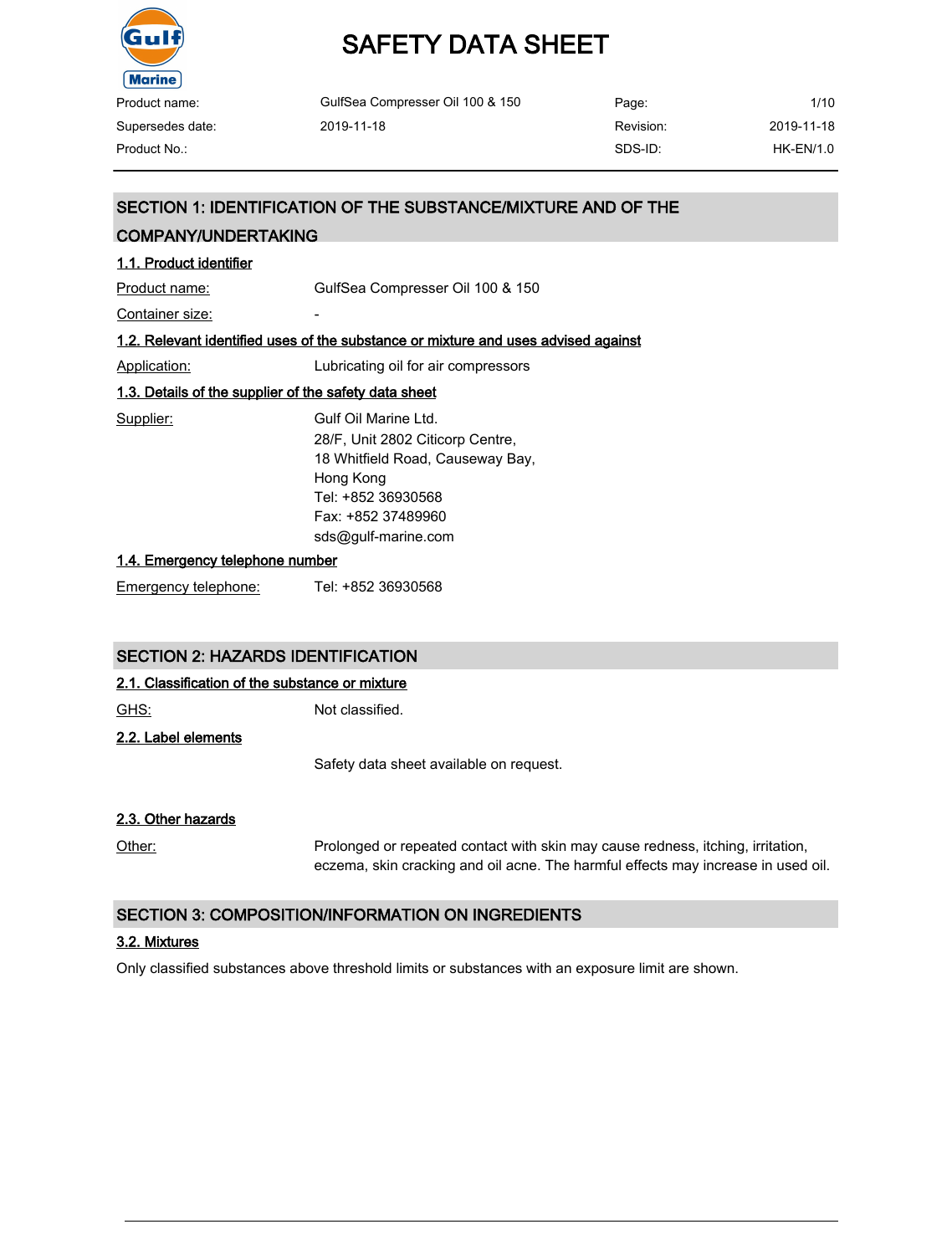

| GulfSea Compresser Oil 100 & 150 | Page:     | 2/10        |
|----------------------------------|-----------|-------------|
| 2019-11-18                       | Revision: | 2019-11-18  |
|                                  | SDS-ID:   | $HK-EN/1.0$ |
|                                  |           |             |

GHS:

| $\frac{9}{6}$ : | CAS-No.:   | EC No.:   | REACH Req.<br>No:        | Chemical name:                                                                                                                                                                        | Hazard classification: | Notes: |
|-----------------|------------|-----------|--------------------------|---------------------------------------------------------------------------------------------------------------------------------------------------------------------------------------|------------------------|--------|
| >90             | 64742-65-0 | 265-169-7 | $\overline{\phantom{a}}$ | Distillates (petroleum),<br>solvent-dewaxed heavy<br>paraffinic; Baseoil-unspecified                                                                                                  |                        |        |
| $0.1 - 51$      | 83547-95-9 | 280-479-2 |                          | 2-Ethylhexyl 10-ethyl-4-[[2-[(2- Skin Irrit. 2;H315<br>ethylhexyl)oxy]-2-<br>oxoethyl]thio]-7-oxo-8-oxa-3.5 Aguatic Chronic 2:H411<br>-dithia-4-<br>phosphatetradecanoate 4-<br>oxide | Skin Sens. 1;H317      |        |
| Notes:          |            |           | L: DMSO < $3\%$ (IP 346) |                                                                                                                                                                                       |                        |        |

# SECTION 4: FIRST AID MEASURES

# 4.1. Description of first aid measures

| Inhalation:       | Move into fresh air and keep at rest. In case of persistent throat irritation or<br>coughing: Seek medical attention and bring these instructions.                                                       |
|-------------------|----------------------------------------------------------------------------------------------------------------------------------------------------------------------------------------------------------|
| Skin contact:     | Remove contaminated clothing. Wash skin thoroughly with soap and water. Get<br>medical attention if any discomfort continues.                                                                            |
| Eye contact:      | Immediately flush with plenty of water for up to 15 minutes. Remove any contact<br>lenses and open eyelids widely. If irritation persists: Seek medical attention and<br>bring along these instructions. |
| Ingestion:        | Rinse mouth with water. Drink 1-2 glasses of water. Do not induce vomiting. Get<br>medical attention.                                                                                                    |
|                   | 4.2. Most important symptoms and effects, both acute and delayed                                                                                                                                         |
| Symptomo/offooto: | Dofatting druing and cracking of ckin                                                                                                                                                                    |

#### Symptoms/effects: Defatting, drying and cracking of skin.

#### 4.3. Indication of any immediate medical attention and special treatment needed

Medical attention/treatments: Treat symptomatically. If swallowed, especially in large quantities: Get medical attention.

# SECTION 5: FIREFIGHTING MEASURES

#### 5.1. Extinguishing media

Extinguishing media: Extinguish with foam, carbon dioxide, dry powder or water fog. Cool containers exposed to heat with water spray and remove container, if no risk is involved.

Do not use water jet as an extinguisher, as this will spread the fire.

# 5.2. Special hazards arising from the substance or mixture

| Specific hazards: | When heated and in case of fire, harmful vapours/gases may be formed. Fire in |  |
|-------------------|-------------------------------------------------------------------------------|--|
|                   | closed areas should only be extinguished by trained personnel.                |  |

# 5.3. Advice for firefighters

|                  | Protective equipment for fire- Evacuate personnel from immediate vicinity. Wear self-contained breathing |
|------------------|----------------------------------------------------------------------------------------------------------|
| <u>fighters:</u> | apparatus and full personal protection.                                                                  |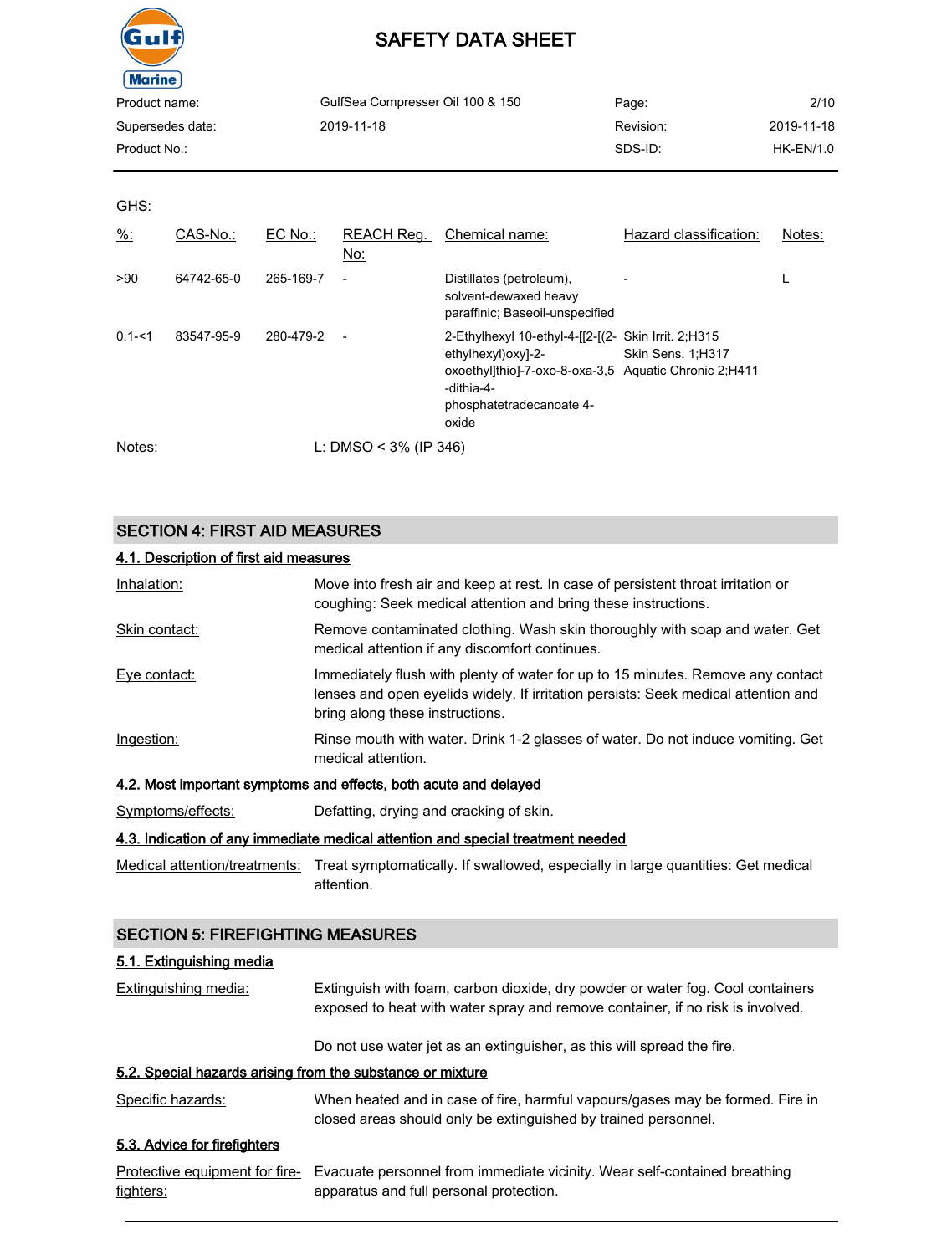

| Product name:    | GulfSea Compresser Oil 100 & 150 | Page:     | 3/10       |
|------------------|----------------------------------|-----------|------------|
| Supersedes date: | 2019-11-18                       | Revision: | 2019-11-18 |
| Product No.:     |                                  | SDS-ID:   | HK-EN/1.0  |

# SECTION 6: ACCIDENTAL RELEASE MEASURES

# 6.1. Personal precautions, protective equipment and emergency procedures

| Personal precautions:                                     | If leakage cannot be stopped, evacuate area. Mark the spillage. Avoid inhalation<br>of oil mist and contact with skin and eyes. Keep public away from danger area. In                                              |
|-----------------------------------------------------------|--------------------------------------------------------------------------------------------------------------------------------------------------------------------------------------------------------------------|
|                                                           | case of spills, beware of slippery floors and surfaces.                                                                                                                                                            |
| Protective equipment:                                     | Put on protective equipment before entering danger area.                                                                                                                                                           |
| 6.2. Environmental precautions                            |                                                                                                                                                                                                                    |
| Environmental<br>precautions:                             | Prevent spillage entering a watercourse or sewer, contaminating soil or<br>vegetation. If this is not possible notify police and appropriate authorities<br>immediately.                                           |
| 6.3. Methods and material for containment and cleaning up |                                                                                                                                                                                                                    |
| Methods for cleaning up:                                  | Stop leak if possible without risk. Soak up with inert absorbent material.<br>Large Spillages: Stop leak if possible without risk. Dam and absorb spillages with<br>sand, earth or other non-combustible material. |
| 6.4. Reference to other sections                          |                                                                                                                                                                                                                    |

Reference: For personal protection, see section 8. For waste disposal, see section 13.

# SECTION 7: HANDLING AND STORAGE

# 7.1. Precautions for safe handling

| Safe handling advice:                   | Observe good chemical hygiene practices. Avoid inhalation of oil mist and<br>contact with skin and eyes. Avoid prolonged and repeated contact with oil,<br>particularly used oil. Wash hands before breaks and before smoking, eating or<br>drinking.                                                          |
|-----------------------------------------|----------------------------------------------------------------------------------------------------------------------------------------------------------------------------------------------------------------------------------------------------------------------------------------------------------------|
| Technical measures:                     | Use work methods which minimise oil mist production. Do not smoke or use open<br>fire or other sources of ignition.                                                                                                                                                                                            |
| Technical precautions:                  | When working with heated oil, mechanical ventilation may be required.                                                                                                                                                                                                                                          |
|                                         | 7.2. Conditions for safe storage, including any incompatibilities                                                                                                                                                                                                                                              |
| Technical measures for safe<br>storage: | Store in tightly closed original container in a well-ventilated place. Containers,<br>which are opened, must be carefully resealed and kept upright to prevent<br>leakage. Ensure that the container is undamaged and has a proper label. Use<br>appropriate containment to avoid environmental contamination. |
| Storage conditions:                     | Store in tightly closed original container in a well-ventilated place. Protect from<br>heat and direct sunlight.                                                                                                                                                                                               |
| 7.3. Specific end use(s)                |                                                                                                                                                                                                                                                                                                                |
| Specific use(s):                        | Lubricant.                                                                                                                                                                                                                                                                                                     |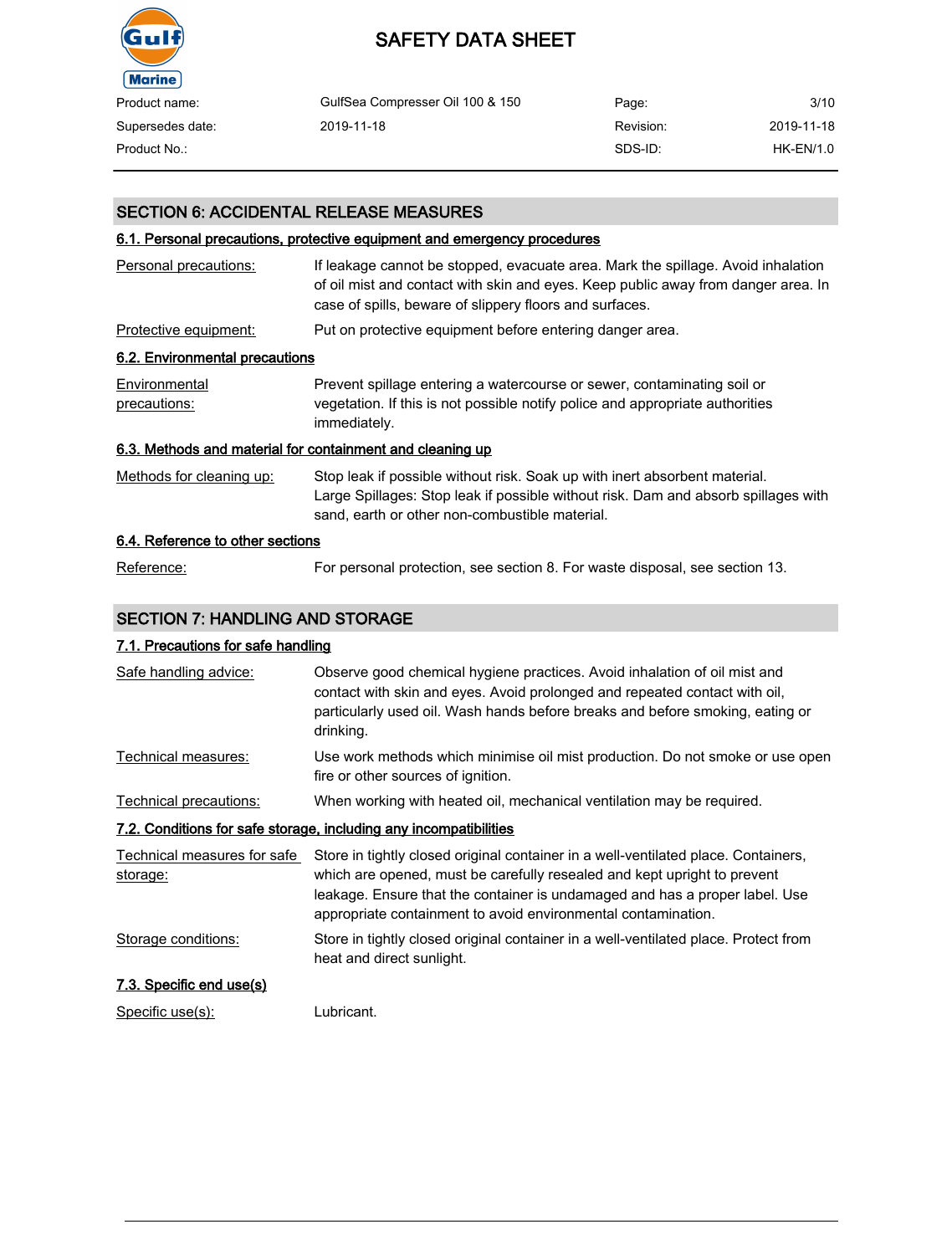

GulfSea Compresser Oil 100 & 150 2019-11-18 Page: Revision: SDS-ID: 4/10 2019-11-18 Product No.: HK-EN/1.0

SECTION 8: EXPOSURE CONTROLS/PERSONAL PROTECTION

# 8.1. Control parameters

Occupational exposure limits:

| CAS-No.:   | Chemical name:     | <u>As:</u>                                   | Exposure limits:   | Type:               | Notes:          | References: |
|------------|--------------------|----------------------------------------------|--------------------|---------------------|-----------------|-------------|
| -          | Oil mist, -mineral | $\overline{\phantom{0}}$                     | $5 \,$ mg/m $3 \,$ | PEL (Long<br>Term)  |                 |             |
|            |                    | $\overline{\phantom{a}}$                     | $10 \text{ mg/m}$  | PEL (Short<br>Term) | $\qquad \qquad$ |             |
| DNEL/PNEC: |                    | DNEL: Not available.<br>PNEC: Not available. |                    |                     |                 |             |

# 8.2. Exposure controls

| Engineering measures:  | Provide adequate ventilation. Observe Occupational Exposure Limits and<br>minimize the risk of inhalation of vapours and oil mist.                                                                                                                                                                                                                            |
|------------------------|---------------------------------------------------------------------------------------------------------------------------------------------------------------------------------------------------------------------------------------------------------------------------------------------------------------------------------------------------------------|
| Respiratory equipment: | In case of inadequate ventilation use suitable respirator. Use respiratory<br>equipment with gas filter, type A1. If the product is heated under manual<br>handling, use suitable mask with filter A1P2 or A2P2.                                                                                                                                              |
| Hand protection:       | Nitrile gloves are recommended. If signs of wear and tear are noticed then the<br>gloves should be replaced. The most suitable glove must be chosen in<br>collaboration with the gloves supplier, who can inform about the breakthrough<br>time of the glove material.                                                                                        |
| Eye protection:        | Wear approved, tight fitting safety glasses where splashing is probable.                                                                                                                                                                                                                                                                                      |
| Skin protection:       | Wear appropriate clothing to prevent repeated or prolonged skin contact.                                                                                                                                                                                                                                                                                      |
| Hygiene measures:      | Wash hands after handling. Observe good chemical hygiene practices. Wash<br>contaminated clothing before reuse. When using do not eat, drink or smoke.<br>Always remove oil with soap and water or skin cleaning agent, never use<br>organic solvents. Do not use oil-contaminated clothing or shoes, and do not<br>put rags moistened with oil into pockets. |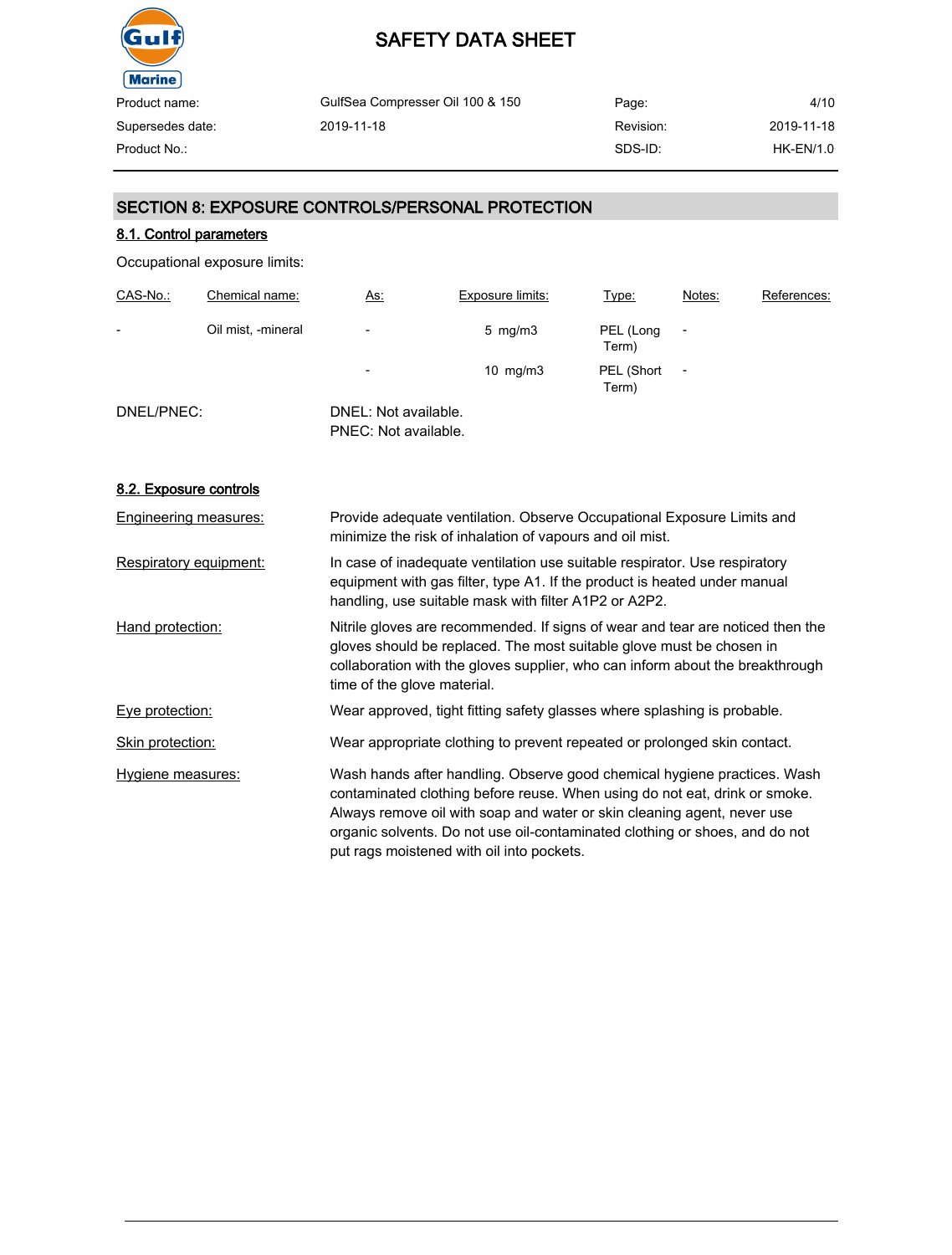

Supersedes date:

# SAFETY DATA SHEET

GulfSea Compresser Oil 100 & 150 2019-11-18

Page: Revision: SDS-ID: 5/10 2019-11-18 Product No.: HK-EN/1.0

# SECTION 9: PHYSICAL AND CHEMICAL PROPERTIES

# 9.1. Information on basic physical and chemical properties

| Appearance:                                        | Oily liquid                                                          |
|----------------------------------------------------|----------------------------------------------------------------------|
| Colour:                                            | Yellow.                                                              |
| Odour:                                             | Characteristic.                                                      |
| Odour threshold:                                   | Not available.                                                       |
| <u>pH:</u>                                         | Not available.                                                       |
| Melting point / freezing point:                    | Not available.                                                       |
| Boiling point:                                     | $>300^{\circ}$ C                                                     |
| Flash point:                                       | OC (Open cup). 228-274°C [ASTM                                       |
| Evaporation rate:                                  | D92.] Not available.                                                 |
| Flammability (solid, gas):                         | Not applicable.                                                      |
| <b>Explosion limits:</b>                           | Not available.                                                       |
| <u>Vapour pressure:</u>                            | <0.01 kPa (20°C)                                                     |
| Vapour density:                                    | Not available.                                                       |
| Relative density:                                  | 0.861-0.887                                                          |
| Solubility:                                        | Soluble in: Organic solvents.<br>Insoluble in water.                 |
| <b>Partition coefficient</b><br>(n-octanol/water): | Not available.                                                       |
| Auto-ignition<br>temperature (°C):                 | $>350^{\circ}$ C                                                     |
| Decomposition<br>temperature (°C):                 | $>350^{\circ}$ C                                                     |
| Viscosity:                                         | GulfSea Compressor Oil 100:<br>99.8 cSt (40 °C)<br>11.5 cSt (100°C)  |
|                                                    | GulfSea Compressor Oil 150:<br>154.8 cSt (40°C)<br>15.01 cSt (100°C) |
| <b>Explosive properties:</b>                       | Not applicable.                                                      |
| Oxidising properties:                              | Not applicable.                                                      |
| 9.2. Other information                             |                                                                      |
| Pour point:                                        | -12 °C, -9°C                                                         |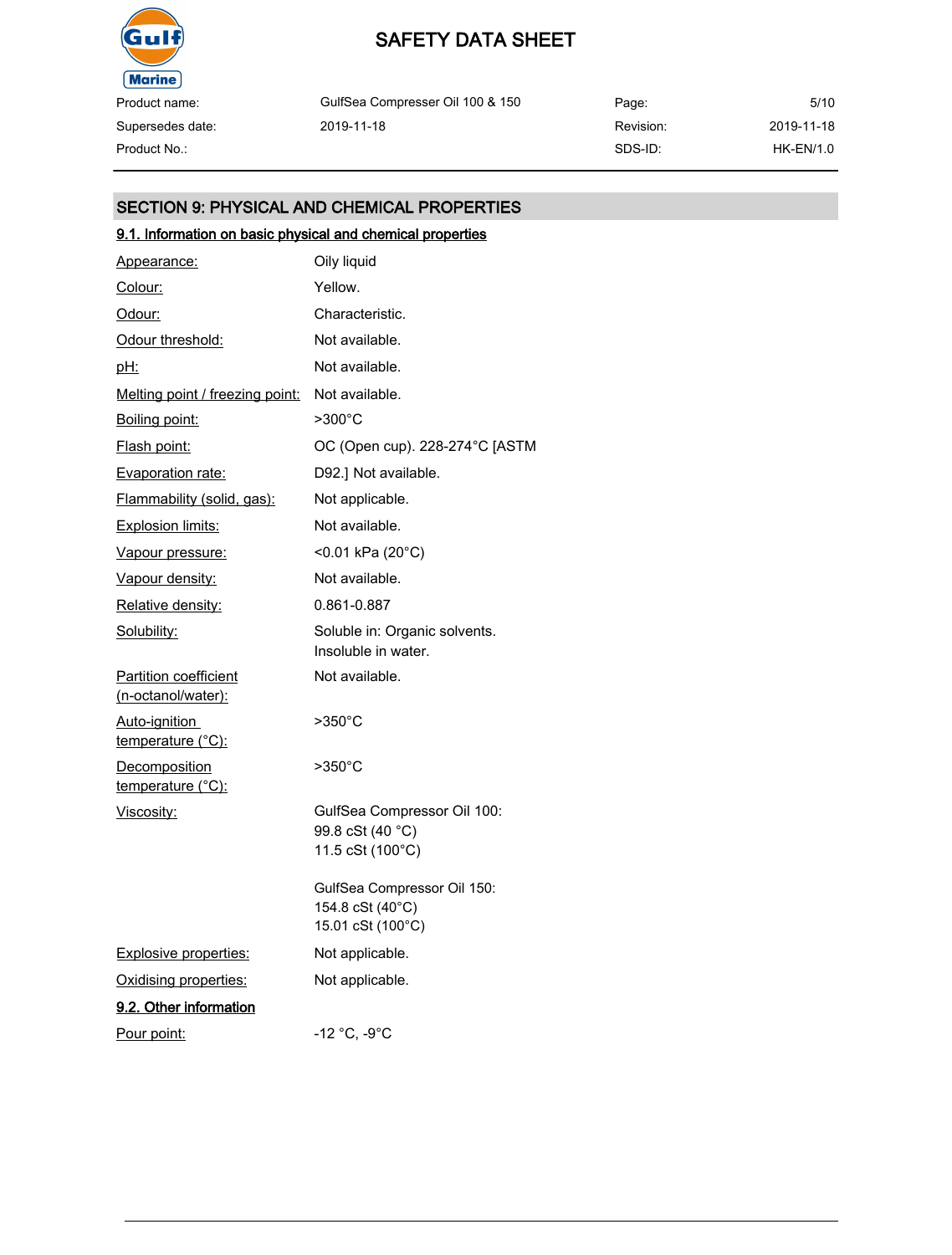

GulfSea Compresser Oil 100 & 150 2019-11-18

Page: Revision: SDS-ID: 6/10 2019-11-18 Product No.: HK-EN/1.0

# SECTION 10: STABILITY AND REACTIVITY

# 10.1. Reactivity

Supersedes date:

Reactivity: Not reactive.

# 10.2. Chemical stability

Stability: Stable under normal temperature conditions.

# 10.3. Possibility of hazardous reactions

Hazardous reactions: None under normal conditions.

#### 10.4. Conditions to avoid

Conditions/materials to avoid: Heat, sparks, flames.

# 10.5. Incompatible materials

Incompatible materials: Strong oxidizing substances.

# 10.6. Hazardous decomposition products

Hazardous decomposition products: Hazardous polymerisation will not occur.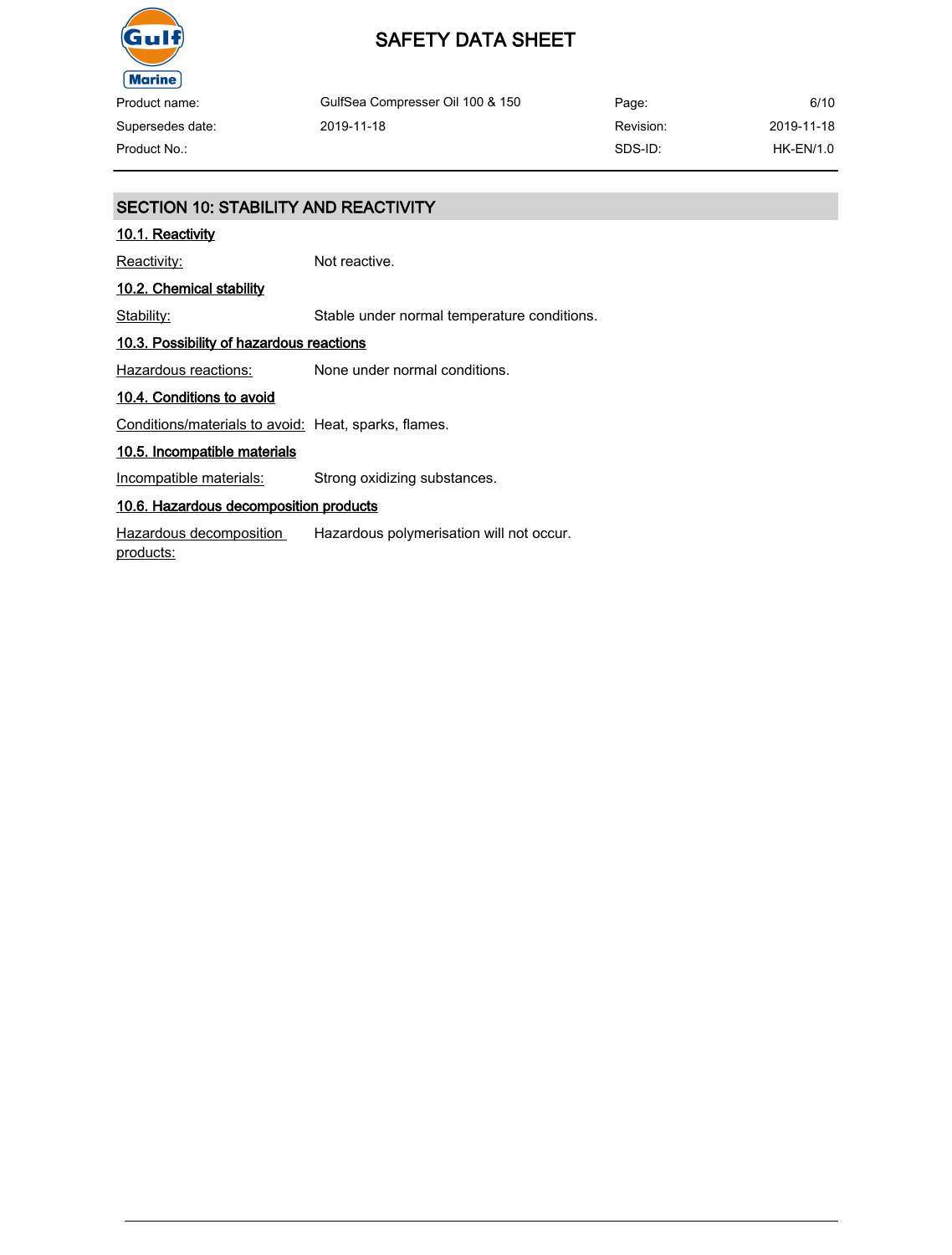

# SAFETY DATA SHEET

| Product name:    | GulfSea Compresser Oil 100 & 150 | Page:     | 7/10        |
|------------------|----------------------------------|-----------|-------------|
| Supersedes date: | 2019-11-18                       | Revision: | 2019-11-18  |
| Product No.:     |                                  | SDS-ID:   | $HK-EN/1.0$ |

# SECTION 11: TOXICOLOGICAL INFORMATION

# 11.1. Information on toxicological effects Inhalation: Inhalation of oil mist or vapours formed during heating of the product may irritate the respiratory system and provoke throat irritation and coughing. Skin contact: Prolonged or repeated contact with used oil may cause serious skin diseases, such as dermatitis. Eye contact: May cause temporary eye irritation. Ingestion: Low order of acute toxicity, but aspiration following ingestion and vomiting may cause severe and potentially fatal chemical pneumonitis. Specific effects: Used oil may contain harmful contaminants. The product contains a small amount of sensitising substance which may provoke an allergic reaction among sensitive individuals in contact with skin. See section 3. Toxicological data: Distillates (petroleum), solvent-dewaxed heavy paraffinic; Baseoil-unspecified Acute toxicity: LC50 (inhalation, rat, 4h): 5.53 mg/l LD50 (dermal, rabbit): >5000 mg/kg LD50 (oral, rat): >5000 mg/kg Skin Corrosion/Irritation: Erythema\eschar score: 0.17, Rabbit, Duration: 72 hours, Observation: 7 days Oedema score: 0, Rabbit, Duration: 72 hours, Observation: 7 days Iritis score: 0, Rabbit, Duration: 48 hours, Observation: 72 hours Conjunctivitis score: 0.33 Rabbit, Duration: 48 hours, Observation: 72 hours Skin sensitisation: Not a skin sensitiser (guinea pig). Distillates (petroleum), solvent-dewaxed heavy paraffinic; BaseoilunspecifiedDistillates (petroleum), solvent-dewaxed heavy paraffinic; Baseoilunspecified Mutagenicity: Negative. Carcinogenicity: Negative. Reproductive Toxicity: Negative. Teratogenicity: Negative. STOT - Single exposure:, Not available. STOT - Repeated exposure:, Not available. Aspiration hazard: Not available.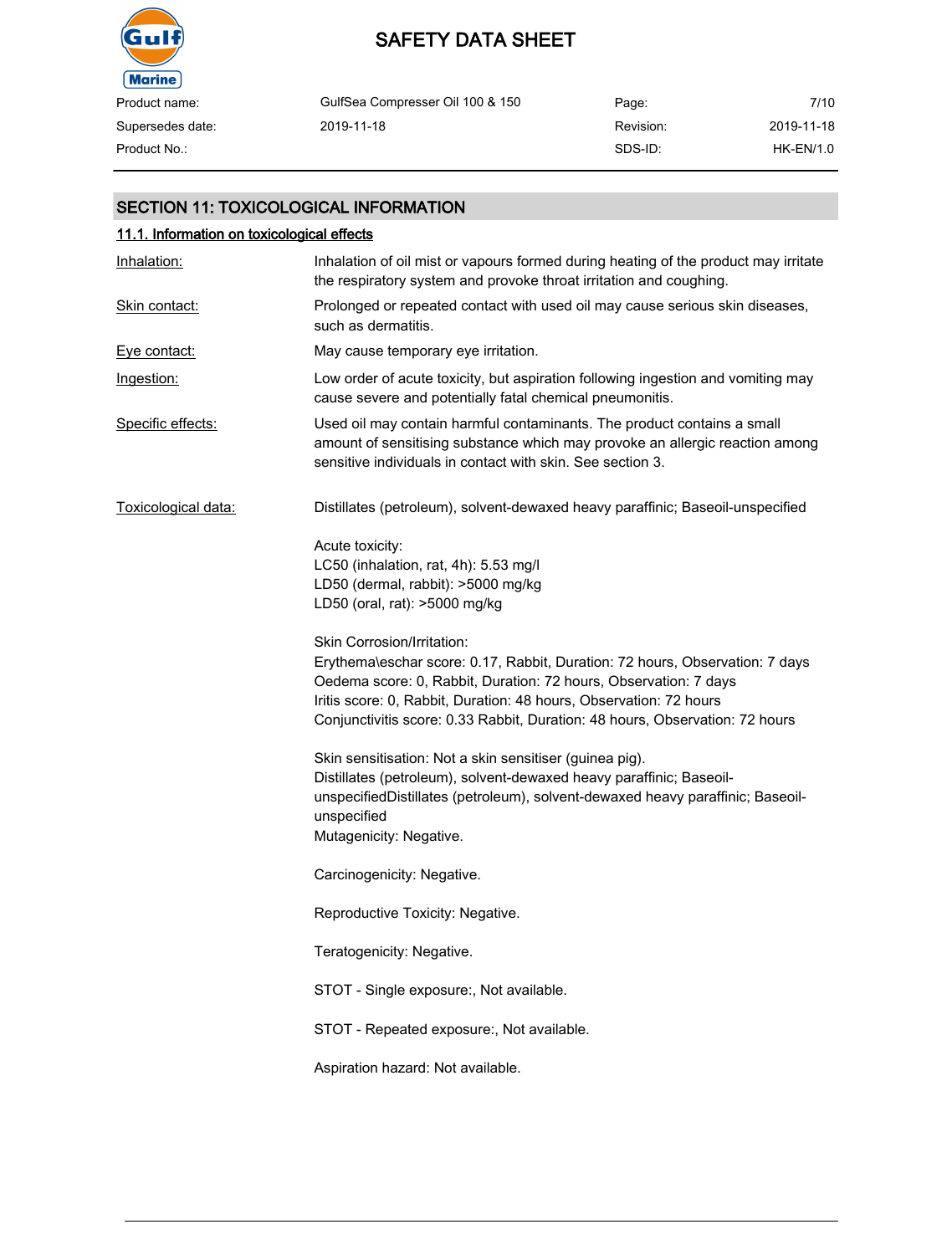

| Product name:    | GulfSea Compresser Oil 100 & 150 | Page:     | 8/10        |
|------------------|----------------------------------|-----------|-------------|
| Supersedes date: | 2019-11-18                       | Revision: | 2019-11-18  |
| Product No.:     |                                  | SDS-ID:   | $HK-EN/1.0$ |

| SECTION 12: ECOLOGICAL INFORMATION         |                                                                               |  |
|--------------------------------------------|-------------------------------------------------------------------------------|--|
| <u>12.1. Toxicity</u>                      |                                                                               |  |
| Ecotoxicity:                               | Not harmful to aquatic organisms. Expected LC/EC50 value > 100 mg/l           |  |
| 12.2. Persistence and degradability        |                                                                               |  |
| Degradability:                             | Potentially degradable, but will persist in the environment for long periods. |  |
| 12.3. Bioaccumulative potential            |                                                                               |  |
| <b>Bioaccumulative potential:</b>          | LogPow: >3                                                                    |  |
| <u>12.4. Mobility in soil</u>              |                                                                               |  |
| Mobility:                                  | Spillages may penetrate the soil causing ground water contamination.          |  |
| 12.5. Results of PBT and vPvB assessment   |                                                                               |  |
| PBT/vPvB:                                  | This product does not contain any PBT or vPvB substances.                     |  |
| 12.6. Other adverse effects                |                                                                               |  |
| Other adverse effects:                     | Not known.                                                                    |  |
|                                            |                                                                               |  |
| <b>SECTION 13: DISPOSAL CONSIDERATIONS</b> |                                                                               |  |

# 13.1. Waste treatment methods

Waste is classified as hazardous waste. Dispose of waste and residues in accordance with local authority requirements.

Waste from residues: EWC-code: 13 02 05

Contaminated packaging: Disposal through approved facilities is recommended.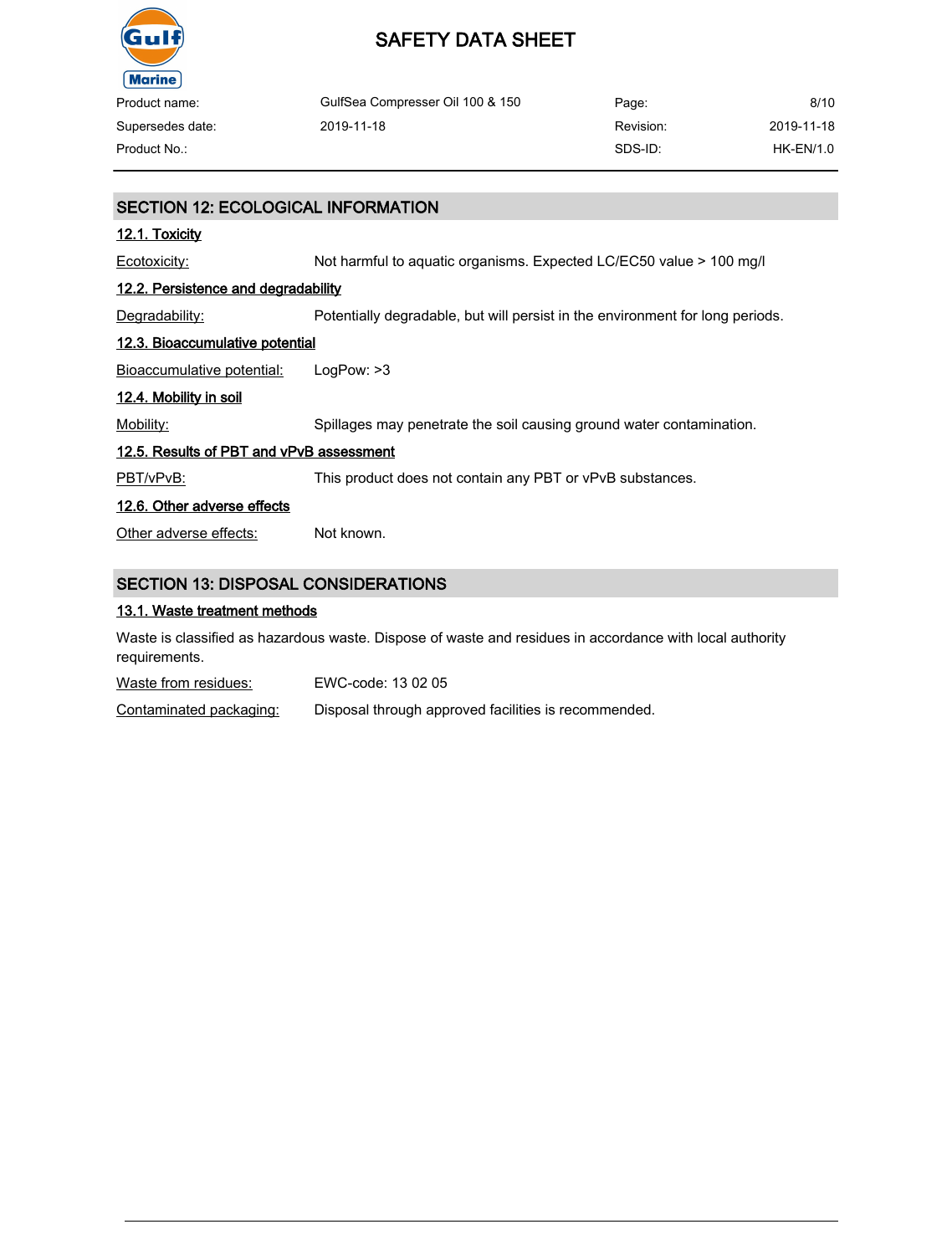

Supersedes date:

# SAFETY DATA SHEET

GulfSea Compresser Oil 100 & 150 2019-11-18 Page: Revision: SDS-ID: 9/10 2019-11-18 Product No.: HK-EN/1.0

# SECTION 14: TRANSPORT INFORMATION

The product is not covered by international regulation on the transport of dangerous goods (IMDG, IATA, ADR/RID).

# 14.1. UN number

UN-No: Not regulated.

# 14.2. UN proper shipping name

Proper Shipping Name: Not regulated.

# 14.3. Transport hazard class(es)

Class: Not regulated.

# 14.4. Packing group

PG: Not regulated.

# 14.5. Environmental hazards

Marine pollutant: Not regulated.

Environmentally Hazardous Substance: Not regulated.

# 14.6. Special precautions for user

Special precautions: Not regulated.

# 14.7. Transport in bulk according to Annex II of MARPOL 73/78 and the IBC Code

Transport in bulk: Not regulated.

# SECTION 15: REGULATORY INFORMATION

# 15.1. Safety, health and environmental regulations/legislation specific for the substance or mixture

National regulation: Singapore Standard SS 586: Part 2 : 2014; Globally harmonised system of classification and labelling of chemicals - Singapore's adaptations. Singapore Standard SS 586: Part 3 : 2014; Preparation of safety data sheets (SDS). Guidelines on prevention and control of chemical hazard.

No information available.